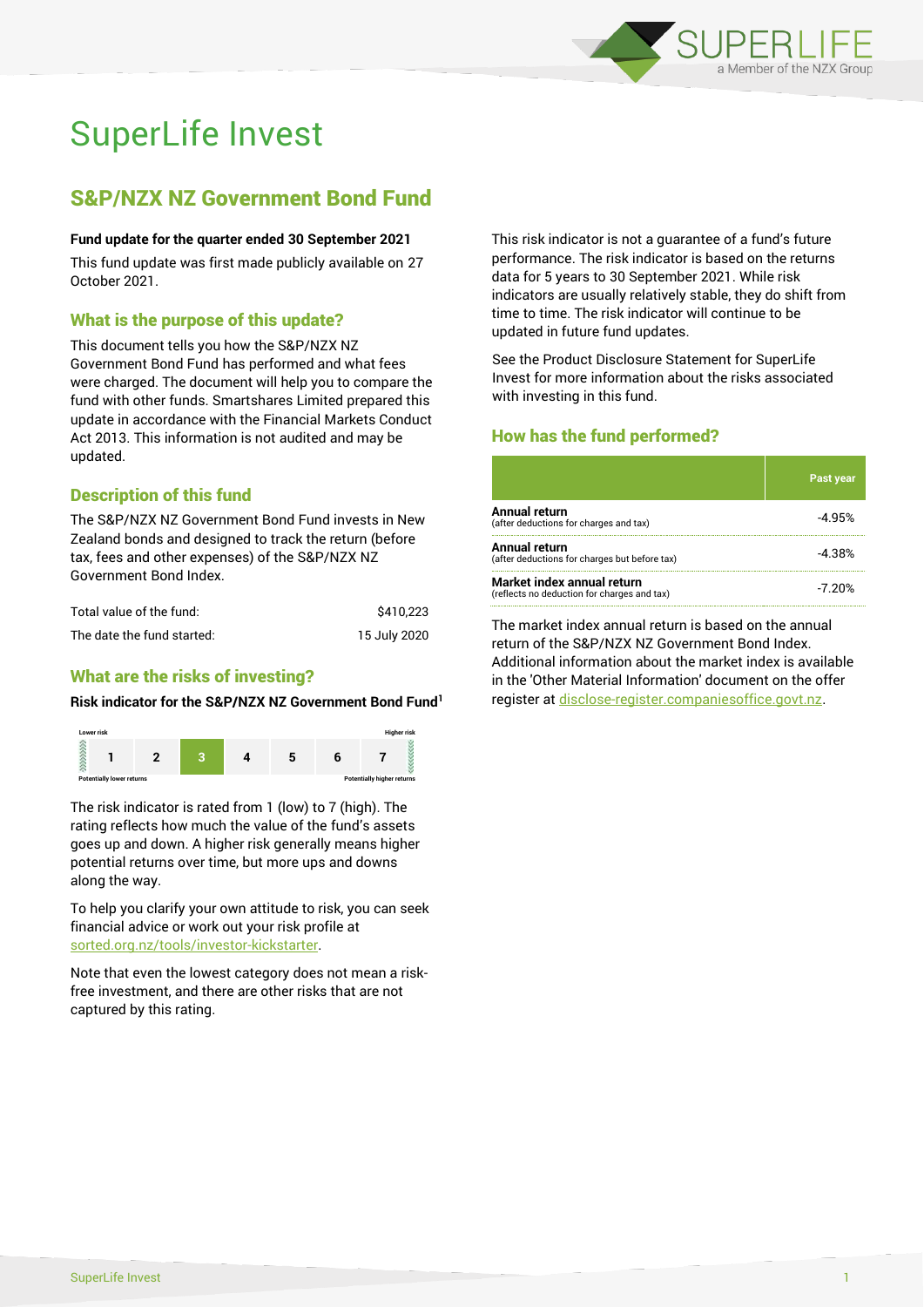

# What fees are investors charged?

Investors in the S&P/NZX NZ Government Bond Fund are charged fund charges. These are as follows:

|                                                       | % per annum of fund's<br>net asset value |  |
|-------------------------------------------------------|------------------------------------------|--|
| <b>Total fund charges</b>                             | 0.44%                                    |  |
| Which are made up of:                                 |                                          |  |
| <b>Total management and administration</b><br>charges | 0.44%                                    |  |
| Including:                                            |                                          |  |
| Manager's basic fee                                   | 0.43%                                    |  |
| Other management and<br>administration charges        | 0.01%                                    |  |
| Other charges                                         | Dollar amount per investor               |  |
| Administration fee                                    | \$12 per annum                           |  |

Investors may also be charged individual action fees for specific actions or decisions (for example, if an investor has a financial adviser and has agreed to pay a fee to the adviser for providing financial advice). See the Product Disclosure Statement for SuperLife Invest for more information about those fees.

The fees set out above include GST where applicable.

Small differences in fees and charges can have a big impact on your investment over the long term.

# Example of how this applies to an investor

Jess had \$10,000 in the fund at the start of the year and did not make any further contributions. At the end of the year, Jess incurred a loss after fund charges were deducted of -\$495 (that is -4.95% of her initial \$10,000). Jess paid other charges of \$12. This gives Jess a total loss after tax of -\$507 for the year.

### What does the fund invest in?

#### **Actual investment mix**

This shows the types of assets that the fund invests in.



#### **Target investment mix**

This shows the mix of assets that the fund generally intends to invest in.

| <b>Asset Category</b>        | <b>Target asset mix</b> |
|------------------------------|-------------------------|
| Cash and cash equivalents    |                         |
| New Zealand fixed interest   | 100.00%                 |
| International fixed interest |                         |
| Australasian equities        |                         |
| International equities       |                         |
| Listed property              |                         |
| Unlisted property            |                         |
| Commodities                  |                         |
| Other                        |                         |